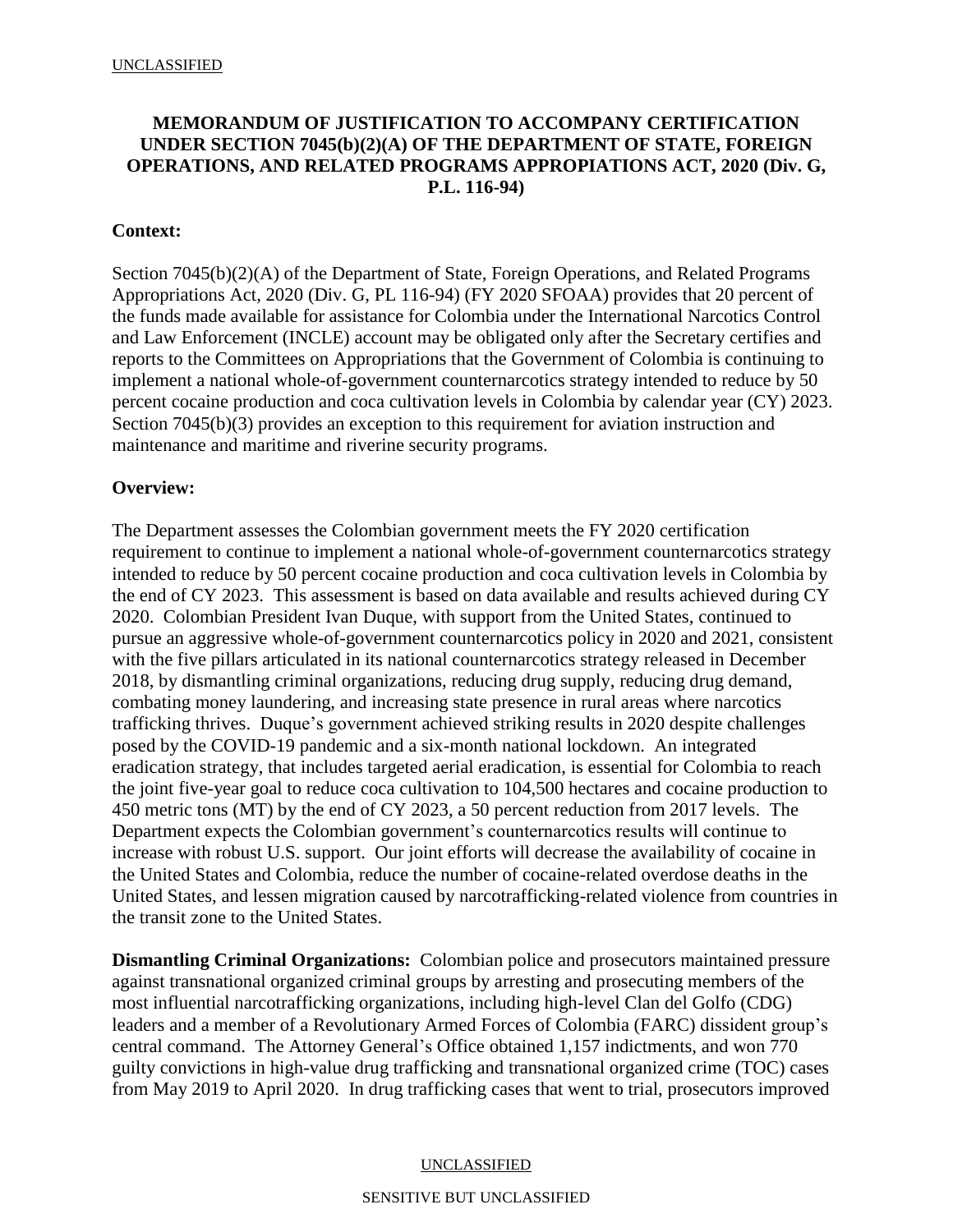their conviction rate to 98 percent for the May 2019-April 2020 period, up from 58 percent in 2017. In July and August, INL-mentored prosecutors secured guilty pleas from four members of the CDG on charges of aggravated conspiracy to finance terrorism and a separate maximum sentence (60 years) for the leader of the "Los Urabeños," a dangerous CDG substructure. Despite significant delays and complications caused by COVID-19 restrictions, the Colombian government extradited 82 members of transnational criminal organizations to face trial in the United States as of October. The Colombian government, with assistance from the Bureau of International Narcotics and Law Enforcement Affairs (INL), has continued to reform and modernize its correctional facilities to reduce recidivism and recruitment, further dismantling criminal organizations. Colombia worked to combat criminal groups' illicit activities beyond drug trafficking, including environmental crimes and illegal mining.

**Reducing Drug Supply:** The Colombian government made significant progress in CY 2020 to implement its strategy by eradicating coca, continued efforts to restart aerial eradication, and seized narcotics and precursor chemicals used in the production of narcotics.

- **Coca Eradication:** The Colombian police, military, and contractors eradicated coca faster than any time in the past decade and destroyed a total of 130,147 hectares through forced eradication during the year, exceeding Colombia's annual goal of eradicating 130,000 hectares in CY 2020. Colombia achieved this historic level of manual eradication despite challenges from the COVID-19, a dramatic increase in coca grower protests opposing manual eradication, and a rise in violent attacks against eradicators. Significant progress has also been made to re-establish a safe, limited, and targeted Colombian-led aerial eradication program that meets the administrative and oversight requirements established by the Colombian constitutional court. This progress included holding public consultations and hearings, which concluded in December, as part of the environmental licensing process, and work to finalize the December 2019 draft decree detailing the government's plan to monitor and manage potential health and environmental risks. Steps were also taken in CY 2020 to ensure operational readiness, in line with environmental and health requirements. Media reported on October 27 that Minister of Defense Trujillo stated seven AT-802 spray planes were operationally ready to conduct aerial eradication.
- **Narcotics Production Reduction:** The Colombian government seized significant levels of both narcotics and narcotics production precursor chemicals in CY 2020. The Colombian police and military seized or assisted in the seizure of 22,868 MT of solid precursor chemicals in 2020 (22,230 MT in CY 2019) and nearly 5 million gallons of liquid precursor chemicals used in the production of cocaine (4.5 million gallons in CY 2019). Colombian police reported COVID-19 challenges reduced CY 2020 seizures. The Colombian police and military forces destroyed 4,990 coca base labs (5,136 in 2019) and 236 cocaine labs (326 in CY 2019), preventing the production of hundreds of MT of cocaine.
- **Drug Trafficking Reduction:** During CY 2020, Colombian forces and international partners – acting on intelligence provided by Colombia – seized 579.9 MT of cocaine and cocaine base in Colombia and abroad, despite the COVID-19 pandemic and a six-month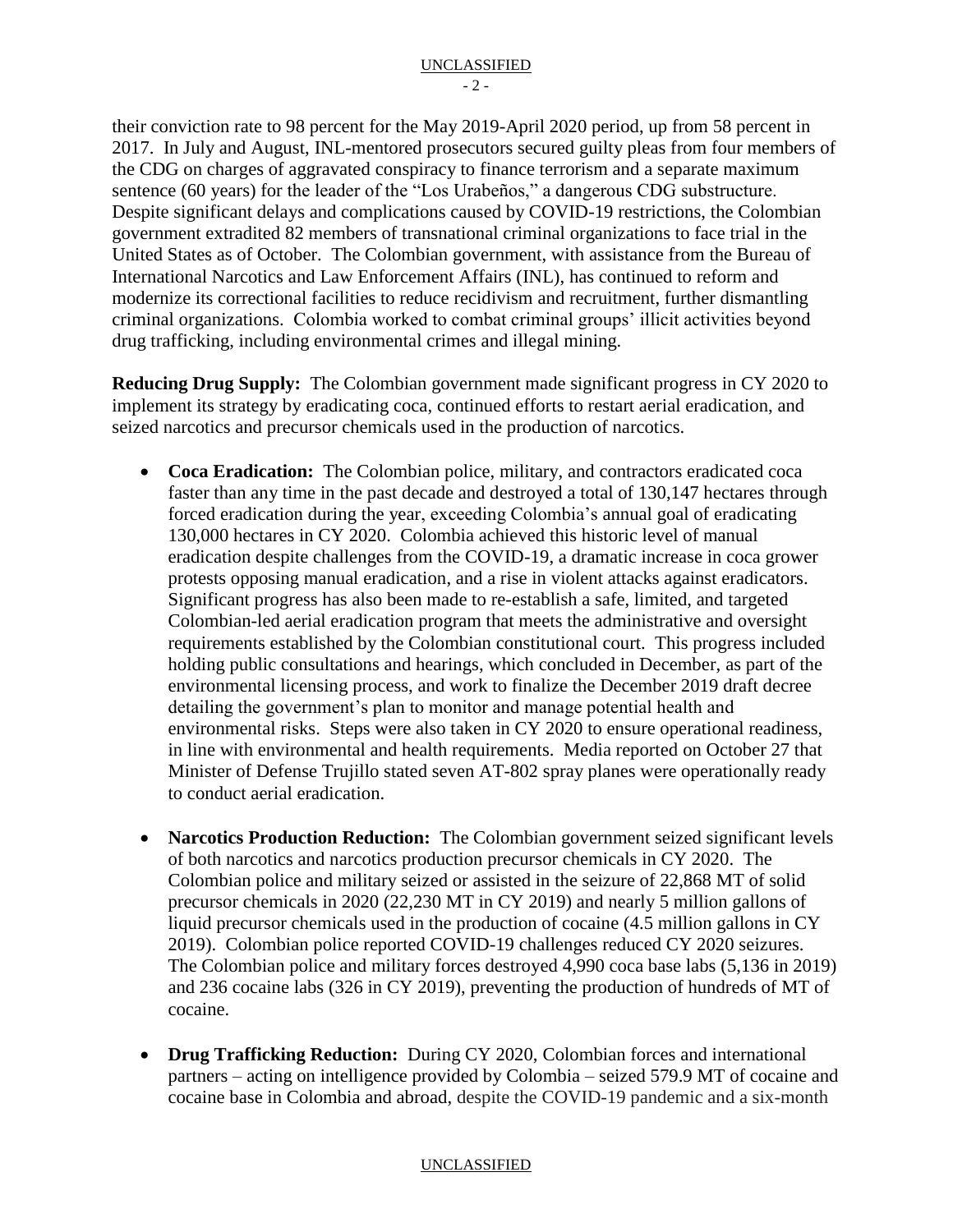national lockdown. In CY 2020, Colombia demonstrated its regional leadership to prevent narcotics trafficking, particularly to the United States. Since April 2018, six Colombian-led multinational maritime interdiction operations have seized a combined total of more than 280 MT of cocaine. The last of these operations, Orion VI conducted September 15-October 30, 2020, with 29 participant countries, seized 90.7 MT of cocaine, surpassing the previous record from Orion V, April–May 2020, which seized 50 MT of cocaine.

**Reducing Drug Demand:** Colombia supports evidence-based and evaluated drug demand prevention and treatment projects, designed to reduce drug use among vulnerable populations across Colombia and to increase efficiency of the criminal justice system. Partnerships with the Ministries of Justice, Health, and Education, the Colombian Family Welfare Welfare Institute, and mayors' offices successfully facilitate programs with drug treatment courts and alternatives to incarceration in the juvenile justice system. Of the 134 graduates of one such drug treatment program this year, 90 percent of the graduates report reduced drug consumption and have avoided subsequent arrests.

**Combating Money Laundering:** Both the 2018 Financial Action Task Force of Latin America mutual evaluation report and the June 2020 national risk assessment note the number of investigations, prosecutions, and convictions for money laundering related crimes in Colombia are increasing, but are still not proportional to the size of the criminal risk profile. Colombia has responded positively to these assessments and is implementing their recommendations to improve its response to money laundering. With assistance from INL, the Colombian government has drastically increased its capacity to combat money laundering demonstrated by ongoing efforts to seize counterfeit products, narcotics, and property, sell seized assets, and reinvest proceeds from the sale of seized assets in the government's counternarcotics fight. INL programming helped establish a transnational criminal investigative unit in March 2020 to combat trade-based money laundering and tackle corruption in the Port of Buenaventura, a primary transshipment point for cocaine and illicit goods. The unit has made several large seizures, including counterfeit products such as perfumes, name-brand clothing, contraband cigarettes, and chemical precursors used for counterfeit perfumes. The unit played a significant role in the seizure of 2.5 MT of cocaine, and as of the end of September, the unit reports the accumulated value of its seized goods is \$5.35 million. Furthermore, the Colombian Forfeited Illicit Assets Agency has worked closely with INL to prepare a bulk asset sale of over 5,000 seized properties to reduce its enormous inventory and fund future counternarcotics operations.

**Increasing State Presence in Rural Areas:** Colombia took strides to improve permanent state presence in rural areas to secure eradication goals, create the conditions for licit economic development, and protect vulnerable rural populations from criminal organizations. A June analysis by the Colombian government estimated the government spends half of its defense budget on personnel, installations, and operations in rural areas – an amount totaling \$2.6 billion in CY 2020. The Colombian government, in partnership with INL, has constructed new rural police bases in Antioquia, Caquetá, and Guaviare departments and will construct at least five more in 2021 in the areas hardest hit by narcotrafficking and violence. In addition to advancing policing, the Colombian justice ministry, judiciary, and offices of the public defender and attorney general worked with INL in 2020 to develop a plan to expand state presence and the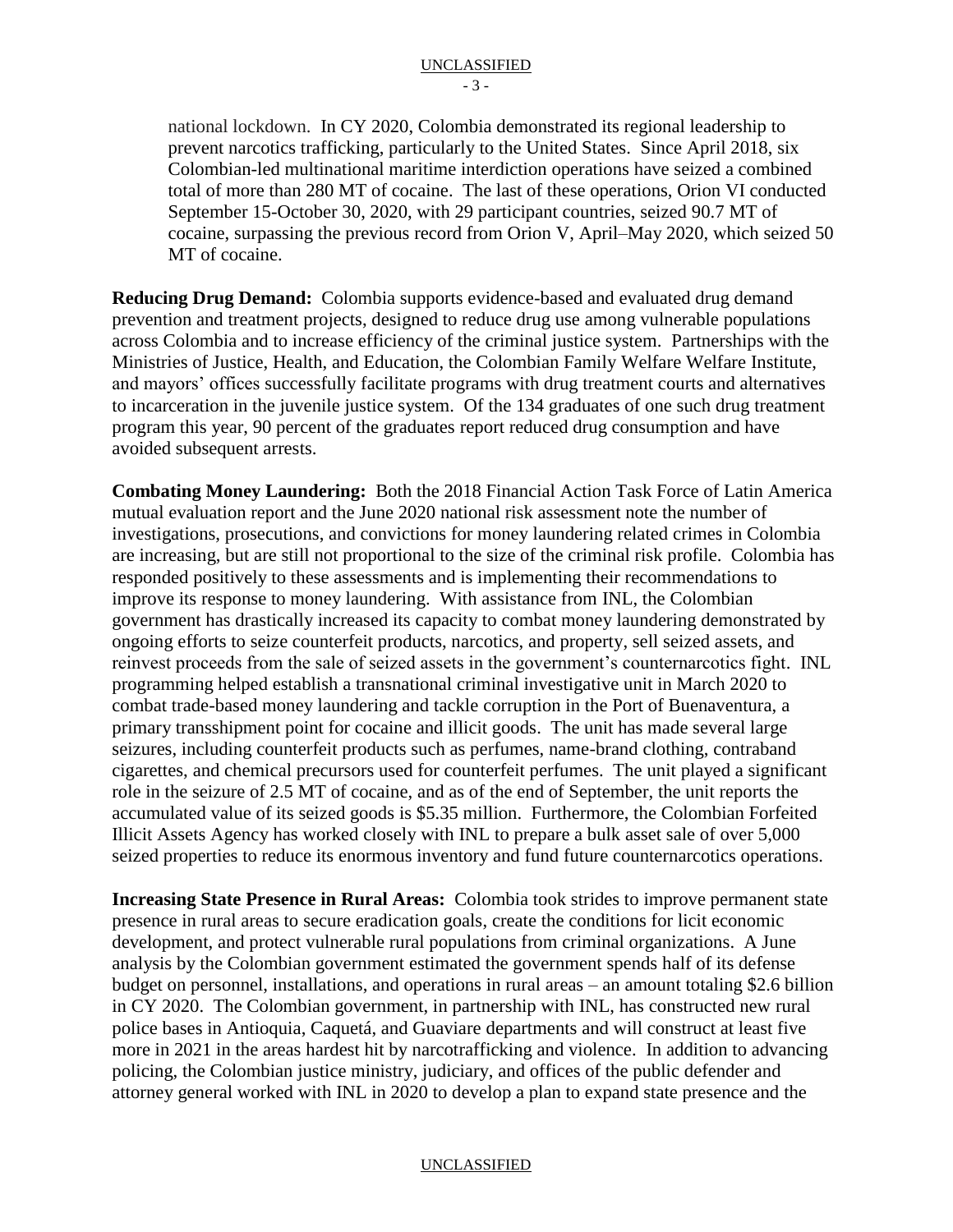capacity of the criminal justice system in rural Colombia.

### **U.S. INCLE Assistance to the Government of Colombia Subject to Certification:**

The U.S. government through INL provides robust support to help implement President Duque's counternarcotics strategy. This assistance is critical to the success of the U.S.-Colombia bilateral agreement to cut coca cultivation and cocaine production by 50 percent of CY 2017 levels by the end of CY 2023. FY 2020 INCLE planned allocations for assistance to Colombia are detailed below:

### **FY 2020 INCLE Colombia Bilateral Programs Subject to Certification – \$127,000,000**

### **Counternacotics**

**Eradication:** INL assistance enables Colombia's integrated eradication strategy through support for manual eradication by the Colombian National Police (CNP) and military and contract manual eradicators; preparations for targeted, Colombian-led aerial eradication; and new technologies for eradication, such as agricultural spray drones and ground-based spray.

**Interdiction:** INL provides training and equipment to strengthen Colombia's land, riverine, and maritime narcotics and precursor interdiction forces to mitigate the threat posed by cocaine production and trafficking. Assistance enables interdiction operations; enhances investigations and intelligence capacity; and provides capacity building at ports (sea, land, and air).

**Demand Reduction:** INL assistance supports targeted, evidence-based drug demand prevention and treatment projects, designed to reduce drug use and related criminality in communities across Colombia.

#### **Citizen Security and Law Enforcement**

**Rural Security and Law Enforcement Professionalization:** To sustain eradication gains, combat well-organized narcotraffickers, and create a level of security that allows economic development projects, INL helps the CNP to increase citizen security and build capacity to engage rural communities, including through leadership training, recruitment, and construction of police bases in strategic rural areas.

**Corrections:** INL provides targeted technical advice and training to Colombia's corrections authority to support its efforts to reform to internationally accepted corrections standards through the American Correctional Association and modernize the administration of Colombia's corrections system.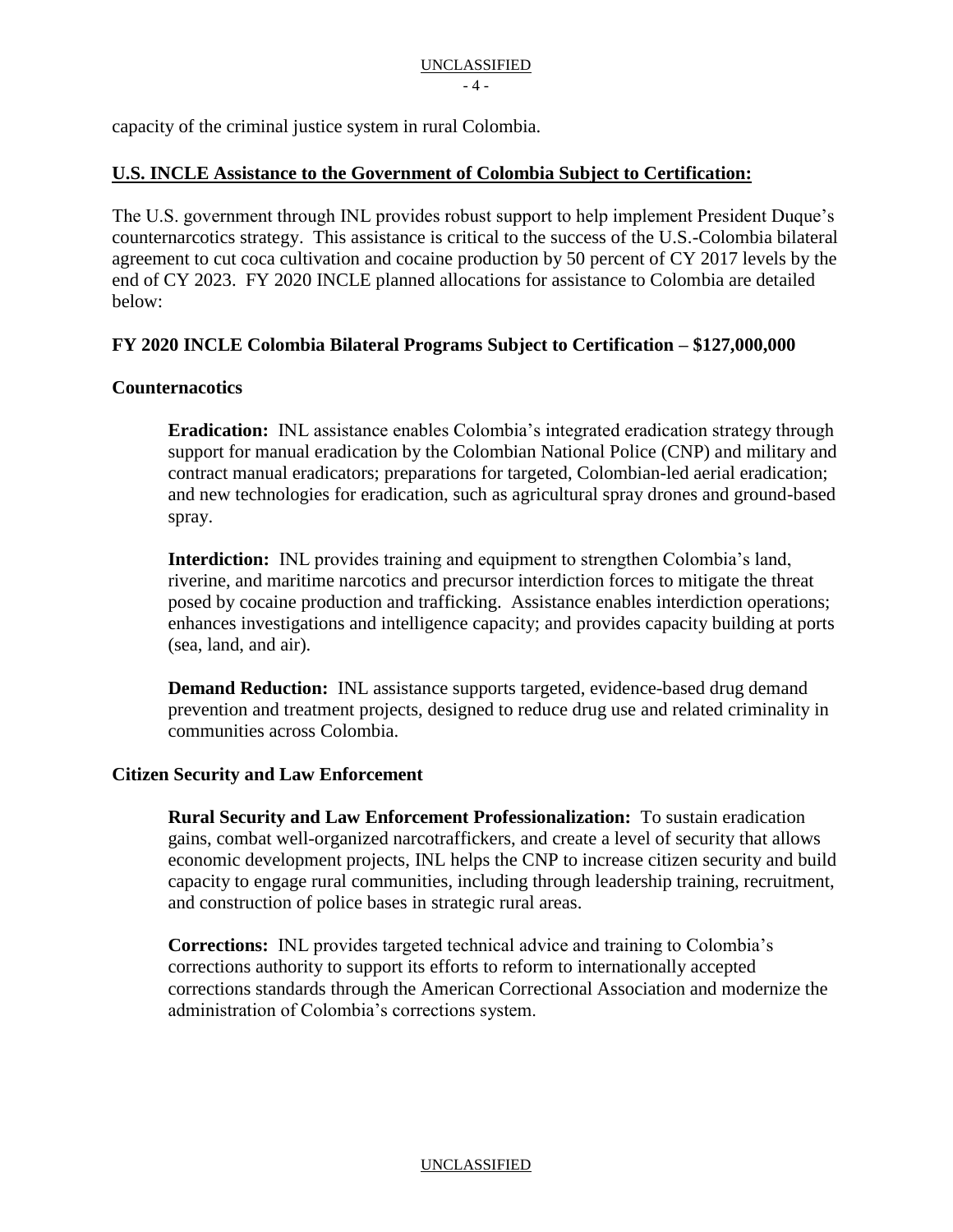### **Transnational Threats and Crime**

**Anti-Money Laundering:** INL has increased training and technical assistance for Colombian officials to address the lifecycle of financial crimes – from investigation to prosecution, from seizure to asset forfeiture, and finally, to the liquidation of seized assets.

**Illegal Mining and Environmental Crimes:** INL supports Colombia's efforts to combat criminal groups' illicit activities beyond drug trafficking, including environmental crimes like illegal gold mining. Support includes training, equipment, and operational support to the CNP's anti-illegal mining unit and the Army's counter-mining brigade.

### **Rule of Law**

**Rule of Law:** INL seeks to increase the ability of Colombian criminal justice actors including the Attorney General's Office, the police, and the judiciary to investigate, prosecute, and adjudicate complex crimes including drug trafficking, human rights, and corruption, and to complement efforts to strengthen state presence throughout the country, including in rural and remote areas.

**Human Rights:** INL is designing specialized training for judges to better manage cases on organized crime and social leader homicides. INCLE funding will continue to assist the Attorney's General Office to investigate clandestine graves from Colombia's conflict era.

**Alternatives to Incarceration:** INL partners with the Colombian government to facilitate drug treatment courts and alternatives to incarceration in the juvenile justice system.

## **FY 2020 INCLE Centrally-Managed Programs Subject to Certification – up to \$1,871,686**

INL's centrally-managed programs work with countries and organizations around the world to counter security threats caused by narcotics trafficking and drug use. FY 2020 funding will support Colombia's inclusion in these activities. These programs not only complement INL's bilateral efforts, but also play a critical function in supporting U.S. anti-drug policies in international fora, enforcing global standards for government capacity to counter drug-related criminal activity and address the international drug epidemic. The below programs use INCLE funds to provide assistance for Colombia, but are not exclusive to Colombia.

**Drug Demand Reduction** (DDR) funds support drug use prevention, treatment, and recovery initiatives, including universal treatment and universal prevention curricula training, capacity building, community coalitions, alternatives to incarceration, network development and support interventions, and efforts designed to advance INL's DDR population-level impact evaluation.